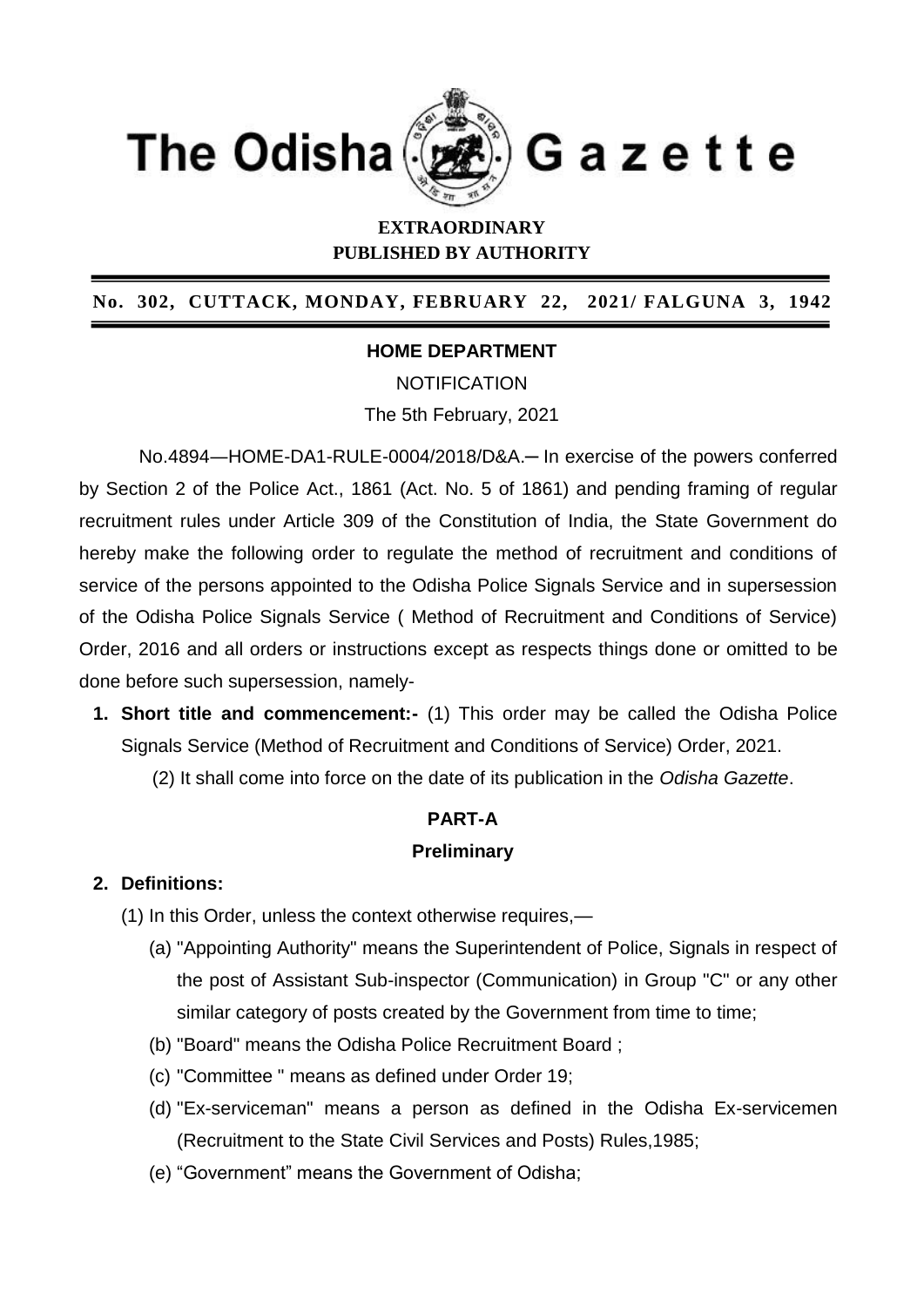- (f) "Recruitment year" means the calendar year during which advertisement for recruitment is actually issued;
- (g) "Scheduled Castes and Scheduled Tribes" shall have reference to the Scheduled Castes and Scheduled Tribes specified in the Constitution (Scheduled Castes) Order, 1950 and the Constitution (Scheduled Tribe) Order, 1950, as the case may be, made under Article 341 and 342 of the Constitution of India, respectively;
- (h) "SEBC" means Socially and Educationally Backward Classes of citizens other than the Scheduled Castes and Schedule Tribes as may be specified by the State Government from time to time in the list under the Odisha State Commission for Backward Classes Act., 1993.
- (i) "Select List" means the list of successful candidates sponsored by Odisha Police Recruitment Board and accepted by the Director General and Inspector General of Police under the provisions of this order;
- (j) "Selection Board" means as defined under Order 14;
- (k) "Sports Person" means a person, who would be issued identity card as sports man by the Director, Sports as per Resolution No. 24808/Gen, dated the 18th November, 1985 of General Administration Department, as amended from time to time.
- (2) All other words and expressions which have been used but not specifically defined in these orders shall have the same meaning as respectively assigned to them in the Police Act.,1861.
- **3. Constitution of service:** The service shall constitute of the following posts, namely:—
	- **(a)** Inspector (Communication): The service of Inspector (Communication) shall consist of the following posts.
		- i. Inspector (Operator)
		- ii. Inspector (Mechanic)
		- iii. Inspector (Cipher)
	- **(b)** Sub-Inspector (Communication): The service of Sub-Inspector (Communication) shall consist of the following posts.
		- i. Sub-Inspector (Operator)
		- ii. Sub-Inspector (Mechanic)
		- iii. Sub-Inspector (Cipher)
		- iv. Sub-Inspector (Teleprinter)
		- v. Sub-Inspector (Pigeon)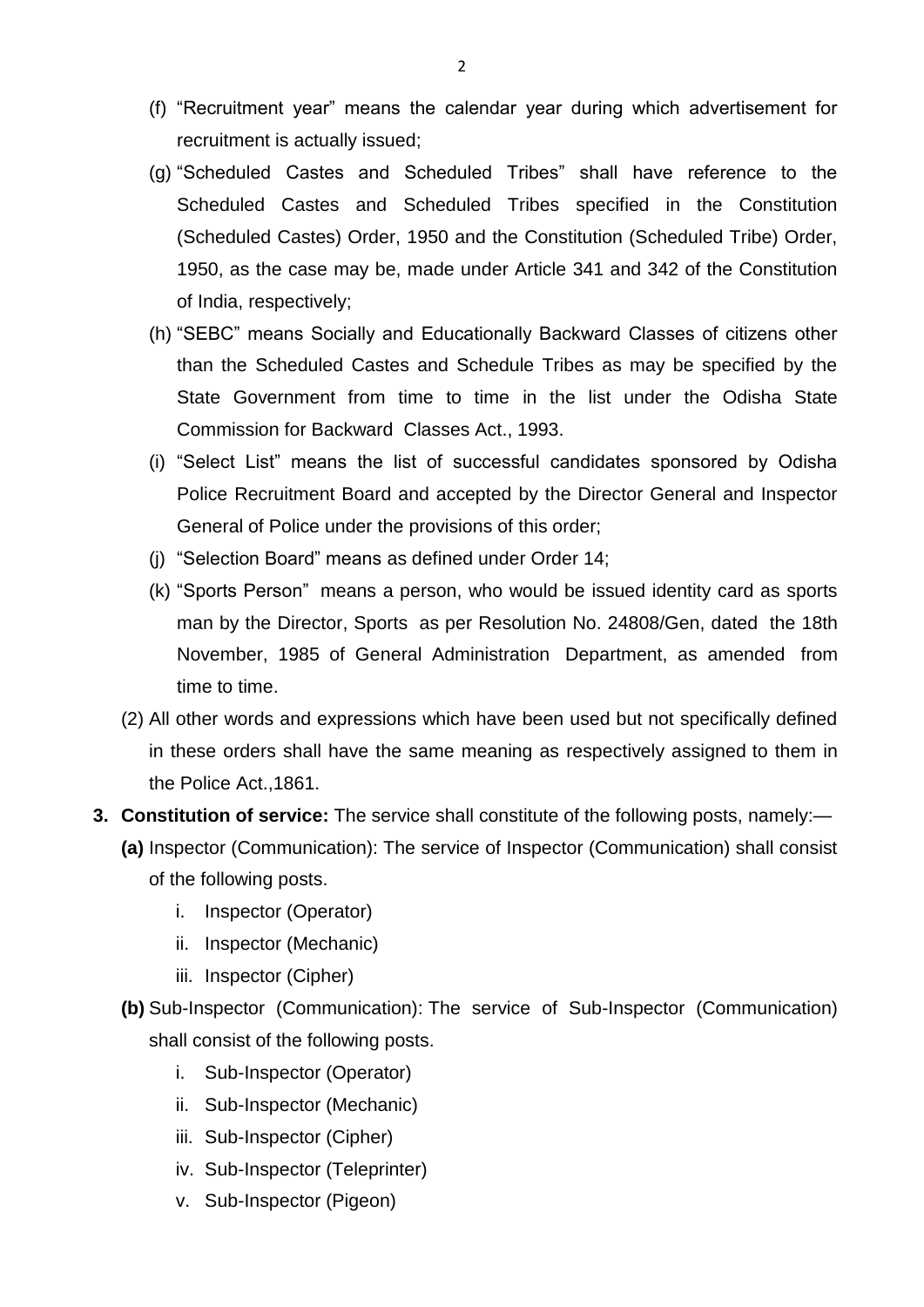- vi. Wireless Instructor Posts created for PTI, Byree and BTI, Burla.
- **(c)** Assistant Sub-Inspector (Communication): The Service of Assistant Sub-Inspector (Communication) shall consist of the following posts.
	- i. Assistant Sub-Inspector (Operator)
	- ii. Assistant Sub-Inspector (Mechanic)
	- iii. Assistant Sub-Inspector (Teleprinter)

#### **4. Method of Recruitment:**

- **(1)** The vacancies in the post of Assistant Sub-Inspector (Communication) shall be filled up by way of direct recruitment and by promotion as indicated below:
	- (a) 50% of the vacancies of post in the rank of Asst. Sub Inspector (Communication) shall be filled up by way of direct recruitment conducted through the Odisha Police Recruitment Board;
	- (b) the remaining 50% of the vacancies of post in the rank of Asst. Sub-Inspector (Communication) shall be filled up by way of promotion from among the eligible Constables (Communication) as per the provisions of Order 13(a).
- **(2)** The vacancies in the posts in the service under Order 3(a) and (b) shall be filled up by way of promotion as per the provisions of Order 13 (b) and (c).
- **5. Reservation:** Notwithstanding anything contained in these orders, reservation of vacancies or posts,
	- **(1)** Scheduled Castes and Scheduled Tribes shall be made in accordance with the provisions of the Odisha Reservation of vacancies in Posts and Services (for Scheduled Castes and Scheduled Tribes) Act,1975 and the Rules made there under; and
	- **(2)** SEBCs, Women, Sportspersons and Ex-servicemen shall be made in accordance with the provisions made under such Acts, Rules, Orders or instructions as issued in this behalf by the Government from time to time.

#### **PART-B**

#### **Direct Recruitment**

#### **6. Determination of vacancies and recruitment:**

**(1)** The category wise vacancy position in the sanctioned posts to be filled up from time to time in the rank of Asst. Sub-Inspector (Communication) including the anticipated vacancies not exceeding the actual number of Police Officers superannuating in the post as well as in the post of Sub-Inspector (Communication), by the end of the calendar year, in which the recruitment is made, shall be determined by the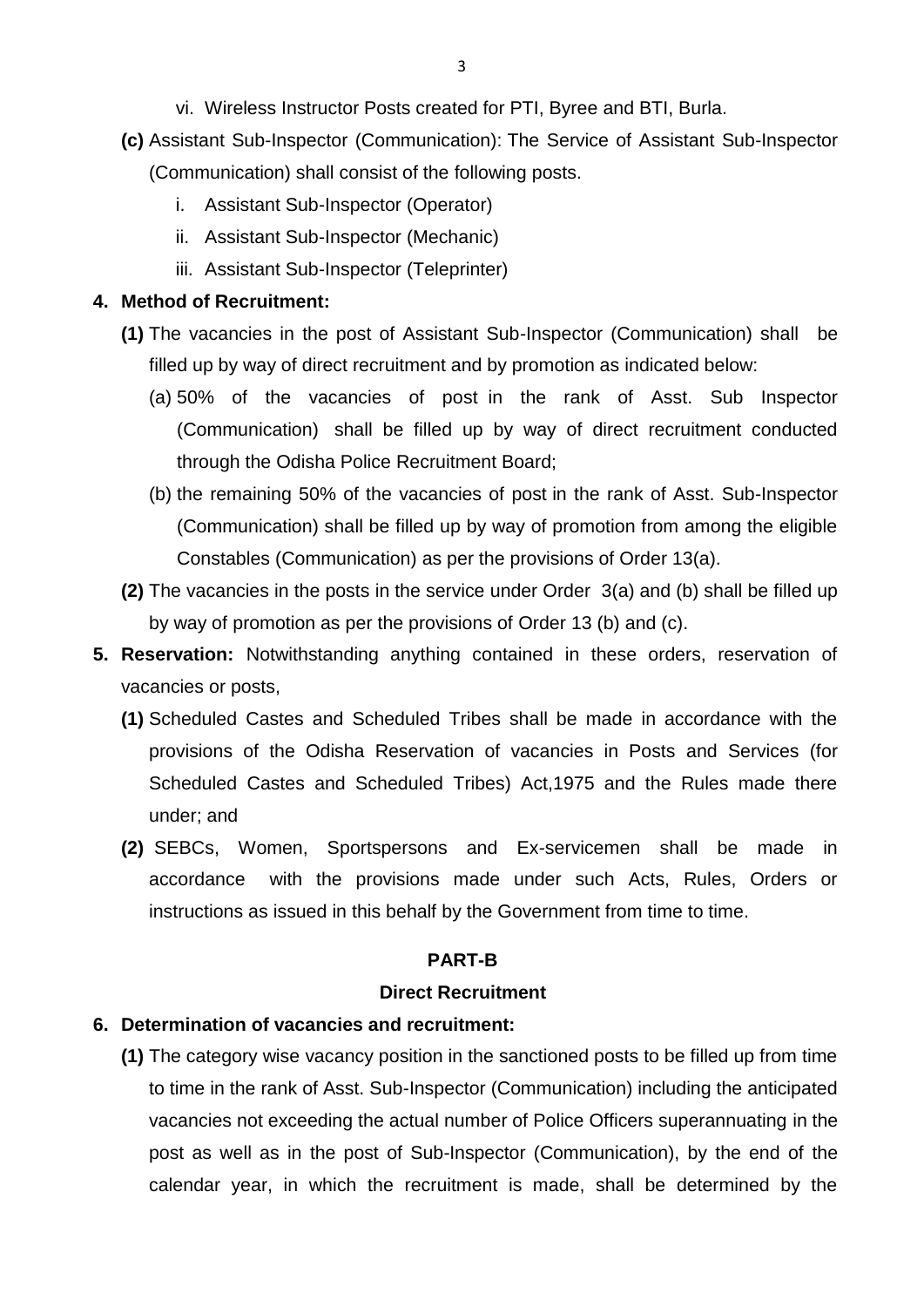Superintendent of Police, Signals and the requisition shall be sent to the Recruitment Board after approval from Government through State Police Headquarters.

- **(2)** The Recruitment Board shall after receipt of approval from Government, notify the number of vacancies required to be filled up and invite applications from the eligible candidates through open advertisement to be made in two widely circulated Odia Dailies for filling up of the vacant posts by direct recruitment.
- **(3)** The Recruitment Board shall follow their own procedure for conducting the recruitment.

#### **7. Eligibility criteria for direct recruitment**

- (1) A candidate in order to be eligible for direct recruitment to the post of Assistant Sub-Inspector (Communication) must,—
	- (a) Be a citizen of India;
	- (b) Be not less than 21 years and not more than 25 years of age as on the 1st day of January of the year in which open advertisement is published inviting the applications:

 Provided that, the upper age limit in respect of reserved categories of candidates, referred to in Order 5 shall be relaxed in accordance with the provisions of the Acts, Rules, Orders or Instruction in force, for the respective categories:

 Provided further that, for Ex-servicemen, the relaxation shall be for the entire period of service rendered in the Armed Forces.

- (c) have passed +2 science with Physics, Chemistry and Mathematics or higher degree in similar stream, or have National Trade Certificate from National Council for Vocational Training (NCVT) in Electrical or Telecommunication or Computer Science or Instrumentation trades after completion of training from a recognized ITI or higher degree
- (d) have passed PGDCA or equivalent or higher degree from a recognised Institute duly affiliated by the State or Central Govt.
- (e) one of the subject in the High School Certificate Examination or an examination in Odia Language equivalent to M.E. standard recognized or conducted by the Department of School & Mass Education of Government of Odisha;
- (f) be of good moral character;
- (g) be of sound health and free from any organic defects and physical deformity;
- (h) not have more than one spouse living.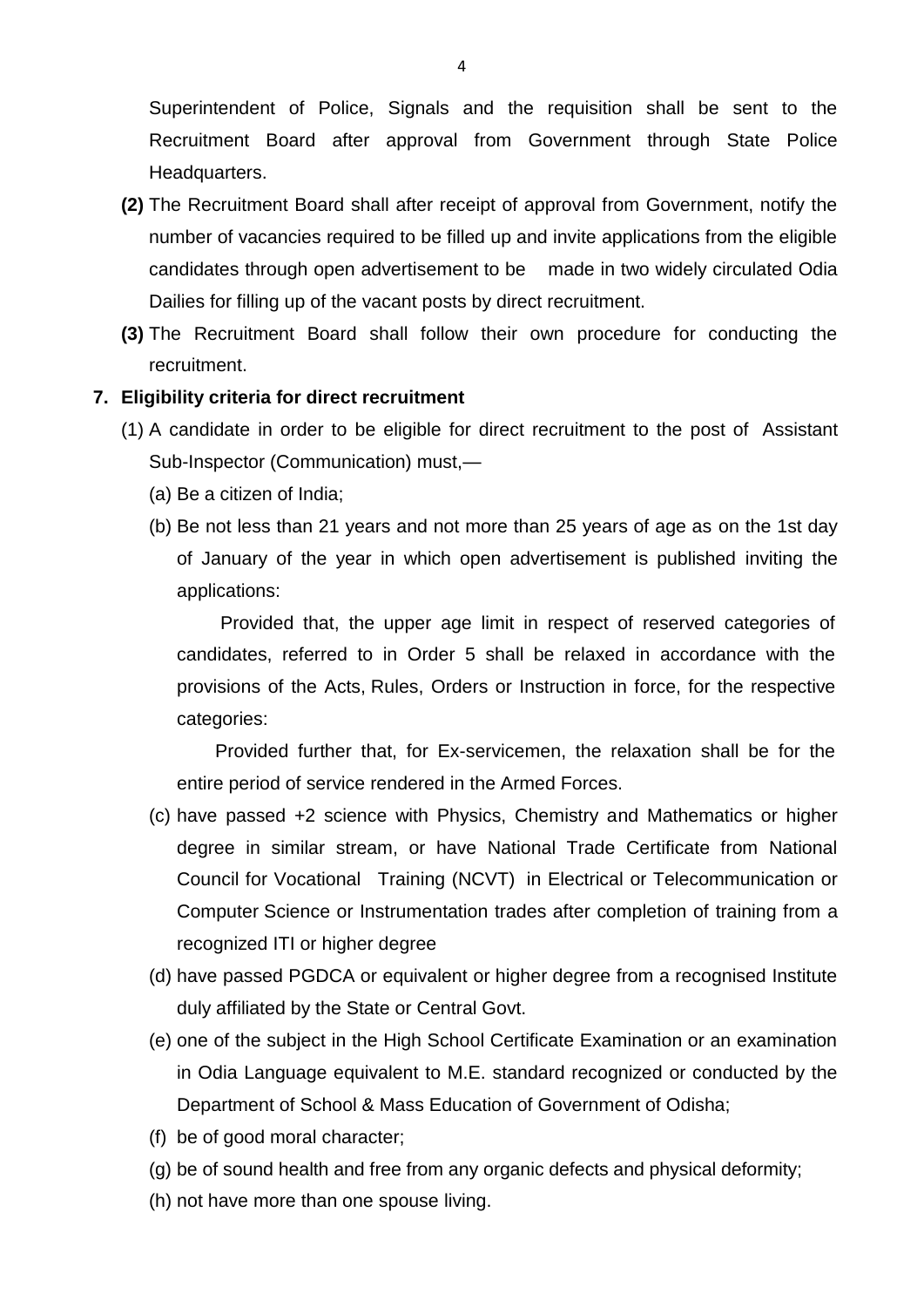Provided that the Government may, if satisfied that such marriage is permissible under the personal Law applicable to such person or there are other grounds for doing so, exempt any person from the operation of this order.

- **8. The scheme of examination for direct recruitment:** The subject, syllabus and the standard of examination for direct recruitment shall be as specified in Appendix-'A' appended to this order.
- **9. Merit list:** Subject to the provisions of this order, the Recruitment Board may follow general principles while preparing the merit list of the candidates selected for appointment.

#### **10.Sponsoring of candidates by the Recruitment Board:**

- (1) The Recruitment Board shall sponsor the number of candidates equal to the number of vacancies advertised.
- (2) There shall be no reserve or waiting list.

### **11.Select list**:

- (1) The list of candidates sponsored by the Recruitment Board after being approved by the Director General and Inspector General of Police shall form the select list and appointment shall be made by the Superintendent of Police, Signals in the order in which their names appear in such list.
- (2) No candidate shall be appointed from the select list, without,-
	- (a) verifying his/her character and antecedents
	- (b) submission of his Medical Fitness Certificate issued by a Doctor not below the rank of Sub-divisional Medical Officer.

#### **PART-C**

#### **Promotion**

#### **12.Promotion to higher posts in the service**

- (1) All the promotions to the service shall be made according to the seniority and availability of vacancies in the said post as on 1st January in every year.
- (2) The anticipated vacancies till the end of the year in which the Board meets shall also be calculated with the existing vacancies and be furnished to State Police Headquarters.
- (3) The State Police Headquarters shall call for the nomination roll of eligible candidates by name according to the vacancy position as intimated under Order 12(2) for placing before the Selection Board constituted under Order-14.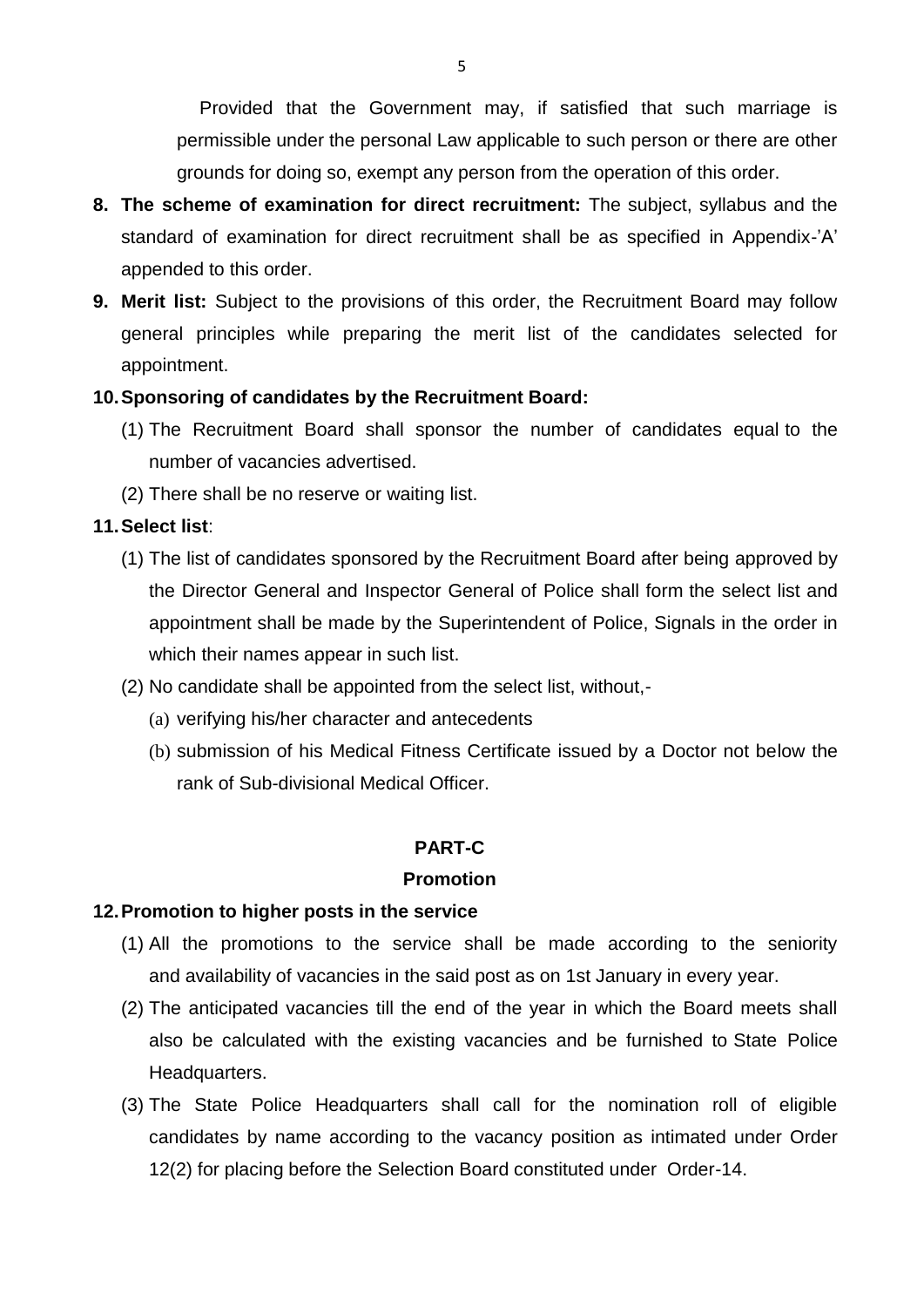- (4) The Committee shall select the eligible candidates against the existing and anticipated vacancies for promotion to the higher ranks on merit- cum- suitability in all respect with due regard to seniority.
- (5) In case any candidate is not be able to take higher charge in that particular calendar year on whatsoever the ground thereof, the said vacancy may be brought forward to the next year for consideration.
- (6) The Committee while considering the promotion cases of suitable officers and preparation of the list shall follow the provisions of,-
	- (a) The Odisha Reservation of Vacancies in Posts and Services (for Scheduled Castes and Scheduled Tribes) Act.,1975 and the rules made there under,
	- (b) The Odisha Civil Services (Zone of Consideration for Promotion) Rules, 1988,
	- (c) the Odisha Civil Services (Criteria for Promotion) Rules, 1992 and
	- (d) the Odisha Civil Services (Criteria for Selection for Appointment including Promotion) Rules,2003.
- (7) The other service documents, to be perused for consideration of promotion, shall mean papers, of whatsoever nature, having a bearing on the performance and conduct of the persons coming within the zone of consideration, provided those had been prepared after giving the opportunity of being heard to such persons but not reflected in their CCRs.
- **13.Eligibility criteria for promotion:** The eligibility criteria for promotion to the higher posts in the service shall be as specified here under, namely:
	- (a) The vacancies in the post of Assistant Sub-inspector (Communication) shall be filled up by way of promotion against 50% quota under Order 4 (1) (b) from among the eligible Constable (Communication) who have completed 7 years of service as such after completion of the basic Course of training for Constables and should have passed VHF and Computer familiarization course of training as on the 1st day of January of the year in which the Board meets.
	- (b) The vacancies in the post of Sub-Inspector (Communication) shall be filled up from among the Assistant Sub-Inspector (Communication) who have completed 7 years of service as ASI (Communication) and should have passed the basic Communication Course of Training for Assistant Sub-Inspectors(Communication) as on the 1st day of January in which the Board meets.
	- (c) The vacancies in the post of Inspector (Communication) shall be filled up from among the Sub-inspector (Communication) who have completed 10 years of service as such and should have passed the Advanced Communication course of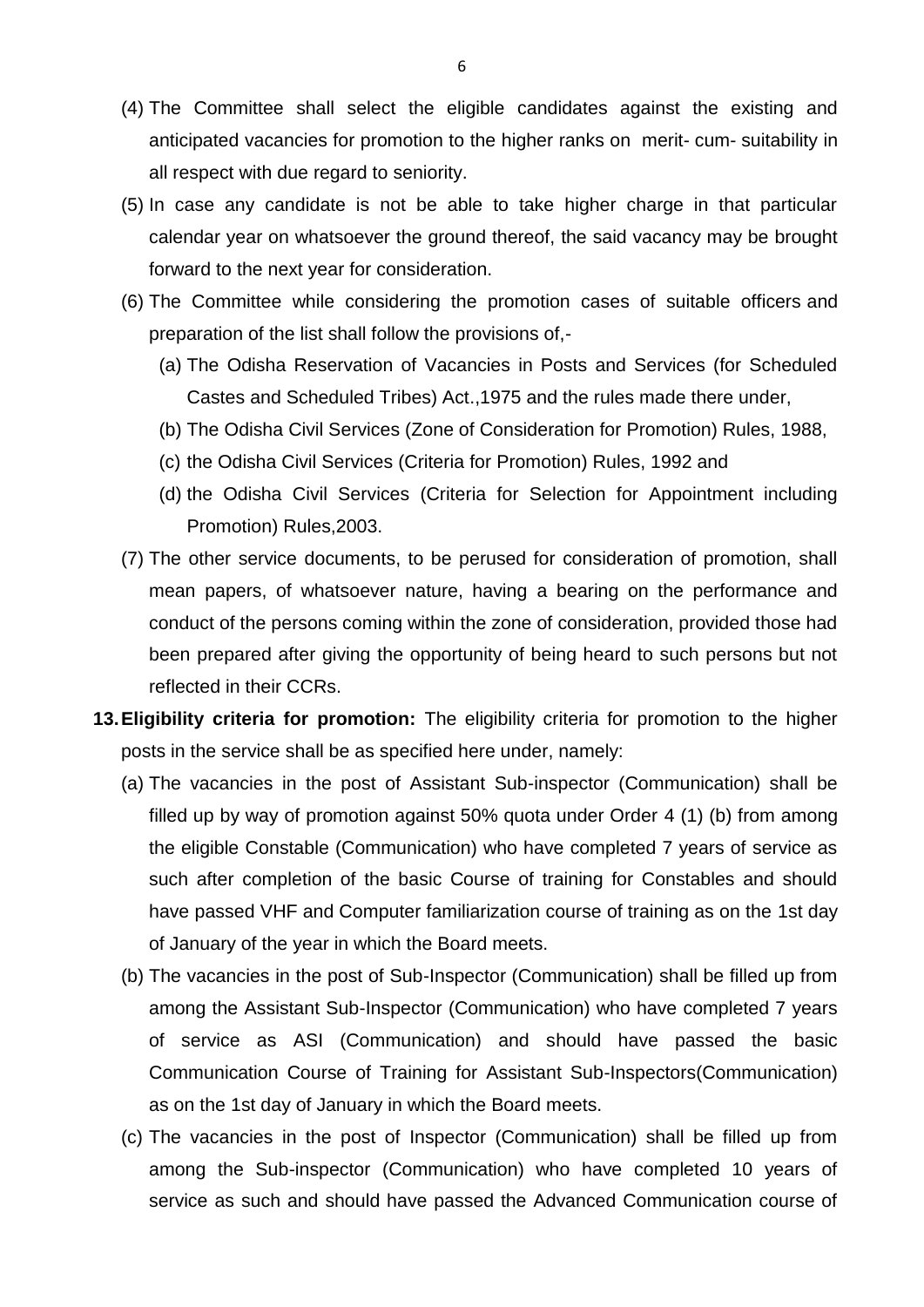training for Sub-Inspectors (Communication) as on the 1st day of January in which the Board meets.

**14.Constitution of Selection Board:** There shall be constituted Selection Boards for consideration of promotion to different posts as specified in the Appendix-B appended to this Order.

#### **15.Promotional select list:**

- (1) The recommendations of the Selection Board after being approved by the Director General and Inspector General of Police shall form the select list and promotion shall be made in the order in which their names appear in such list.
- (2) The select list shall remain in force for a period of one year from the date of its approval by the Director General and Inspector General of Police, or till a fresh select list is prepared whichever is earlier.

#### **PART-D**

#### **Training**

#### **16.Training for Assistant Sub-Inspector (Communication):**

- (1) The Superintendent of Police, Signals shall send the Assistant Sub-Inspectors (Communication) recruited under this order for undergoing Assistant Sub-Inspector Course of Police Training on physical training, law and rules at any Police Training College or at any designated training center for a period of 3 months.
- (2) The Assistant Sub-Inspector (Communication) on return from such training shall be put through Basic Communication Course of Training at Signals Training School for a period of 6 months.
- (3) The direct recruit Assistant Sub-Inspectors (Communication) who do not come out successful in the final examination of Assistant Sub-Inspector (Communication) Course of Training may be allowed two more consecutive chances to appear in the failed subjects and those who are unable to pass the course even after two consecutive chances shall be discharged from the service.
- (4) The promoted Assistant Sub-Inspectors (Communication) shall undergo Basic Communication Course of Training for ASI (Communication) for a period of 6 months at Signals Training School. Those who do not come out successful in such training course in two more chances shall be reverted to their substantive rank of Constable (Communication).
- (5) After completion of Assistant Sub-Inspector (Communication) Course of Training, all direct recruit Assistant Sub-Inspector (Communication) shall be sent to different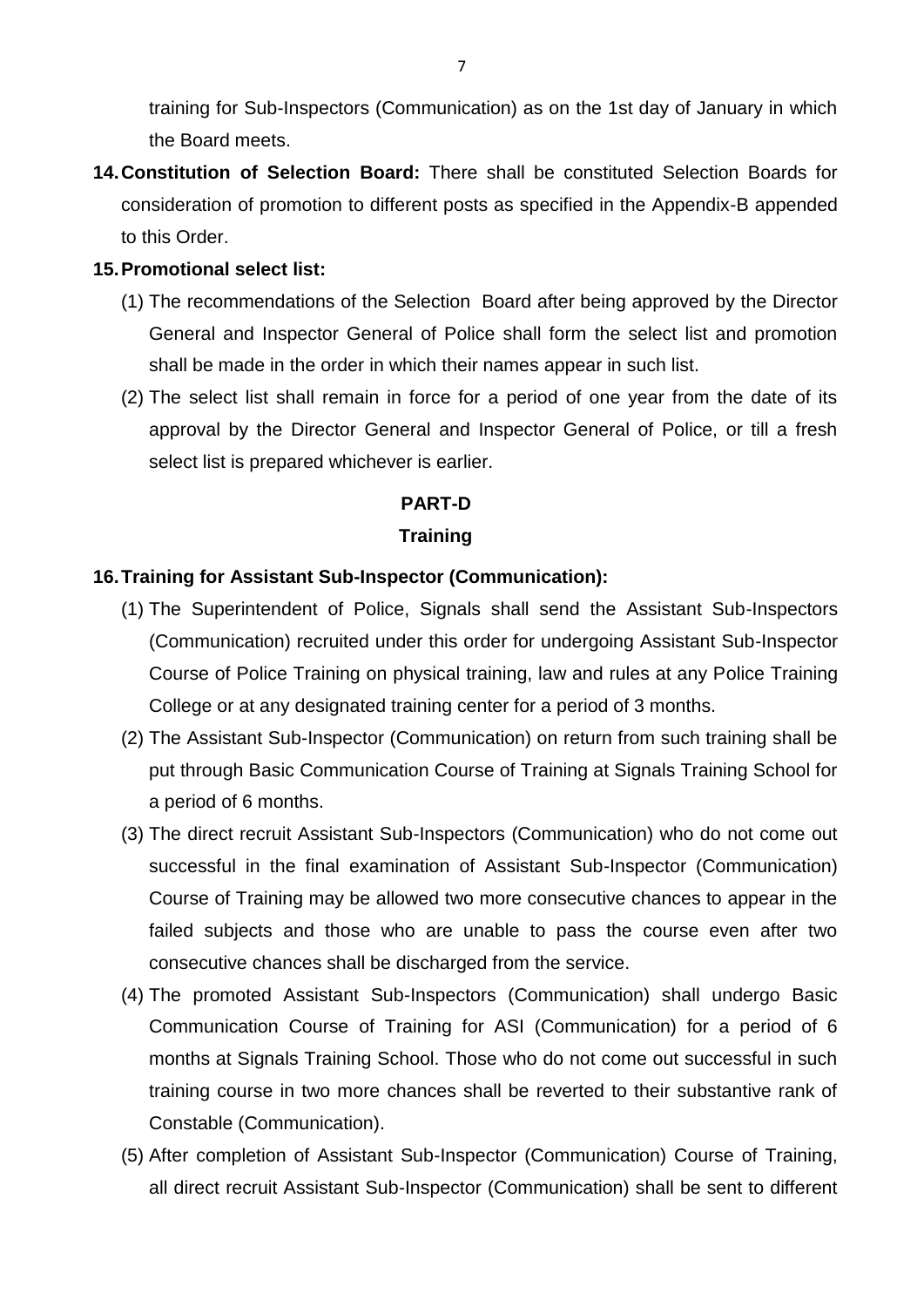Wireless Telecommunication Stations or Workshops for practical training for a period of three months.

- (6) Officer-in-charges of Wireless Telecommunication Stations / Workshops shall maintain day-to-day records of their performance, efficiency and discipline. They shall send the practical records for verification to the Superintendent of Police, Signals.
- (7) Period of practical training may be extended if the performance of a direct recruit Assistant Sub-Inspector (Communication) is found unsatisfactory.
- (8) The willing direct recruit Assistant Sub-Inspector (Communication) on completion of Basic Communication course of training shall be put through a Assistant Sub-Inspector Cipher Course of training for a period of 3 weeks as per Syllabus of Director Co-ordination Police Wireless, Government of India, New Delhi.

#### **17.Training for Sub-Inspector (Communication)**:

- (1) The Sub-Inspector (Communication) shall undergo an advanced Communication Course of Training within one year of one's promotion from Assistant Sub-Inspector (Communication) to Sub-Inspector (Communication).
- (2) The duration of the advance Communication Course of Training is 6 months. On successful completion of Advance Communication Course of Training the Sub-Inspector (Communication) will be confirmed in the rank.
- (3) The Sub-Inspector (Communication) who failed in the final examination of advanced Communication Course of Training will be given two more chances, and if he fails after such additional chances, shall not be eligible for promotion to the rank of Inspector (Communication).

#### **18. Syllabus for Basic and Advance (Communication) Course**:

- (1) The syllabus of both Basic & Advance Communication Course shall be prepared and finalized by a Committee duly constituted by the Director General and Inspector General of Police and the syllabus so prepared by the Committee shall be followed after it gets due approval of the Director General and Inspector General of Police.
- (2) The final examination of the Basic and Advance Communication Course of Training shall be conducted by the Committee constituted under Order 19.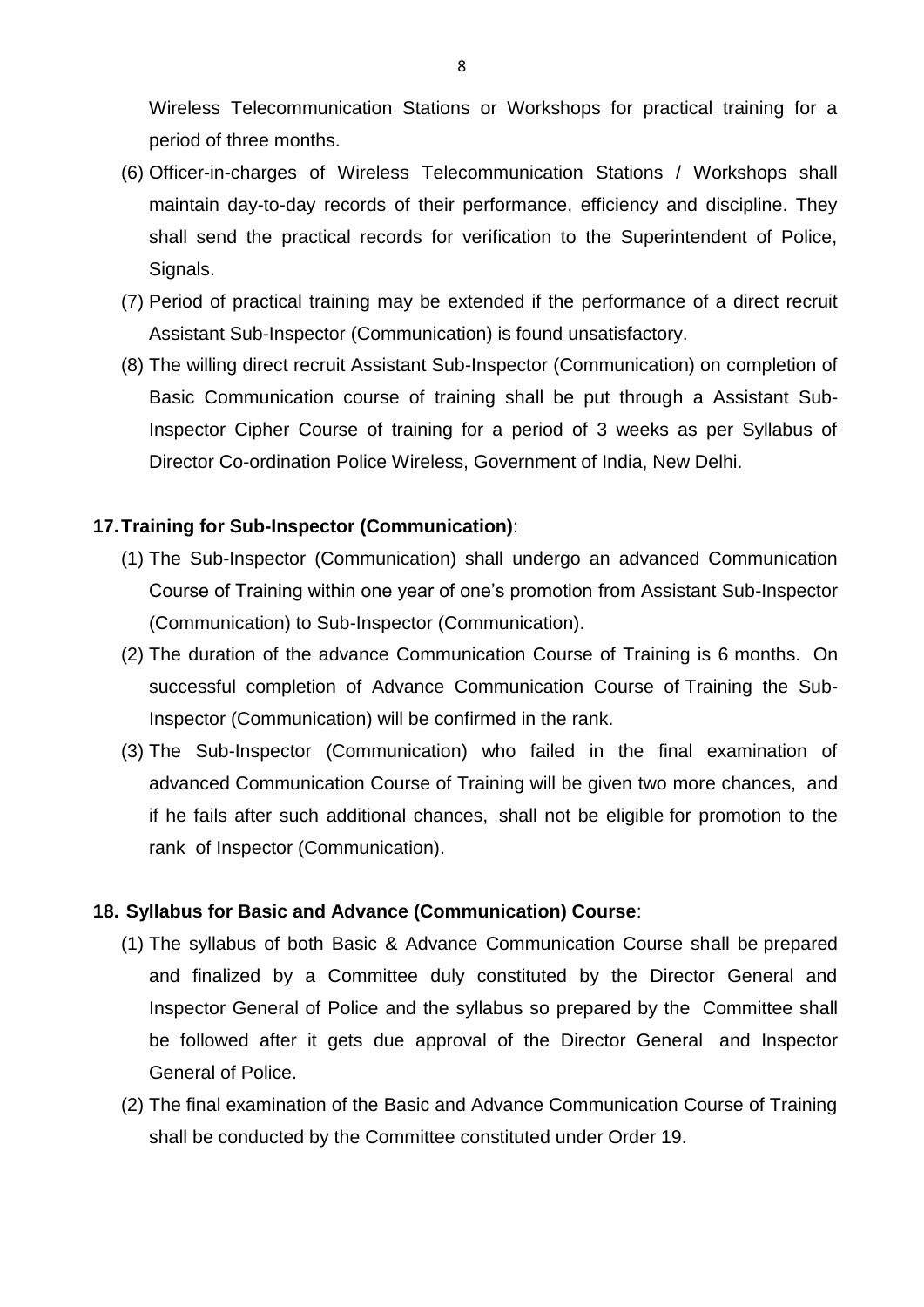# **19.Constitution of Committee for conducting final examination for Basic & Advance Course of training**:

- (1) There shall be constituted a Committee for conducting final examination for Basic & Advance Communication Course of Training consisting of the following members, namely:-
	- *(1)* Additional D.G./I.G of Police (Communication) or an Officer of the equivalent post to be nominated by the D.G & I.G of Police. -Chairman
	- *(2)* Superintendent of Police, **Signals** -Member
	- *(3)* An Asst. Professor or higher rank in the Department of Electronics/Telecommunication Engineering from a recognized Engineering College. -Member
	- *(4)* An Officer equivalent to the rank of Superintendent of Police . Member
- (2) The standard of Examination shall be fixed and the question papers shall be prepared by the Committee.

## **PART-E**

#### **General**

#### **20.Probation and Confirmation:**

- (1) Every person appointed to any grade/ post in the service by direct recruitment shall be on probation for a period of two years and when appointed on promotion shall be on probation for a period of one year from the date of joining the post :
	- Provided that the appointing authority may, if think fit in any case or class of cases, extend the period of probation:
		- Provided further that such period of probation shall not include the period of,
	- (a) Extraordinary leave;
	- (b) Unauthorized absence ; or
	- (c) Any other period held to be not being on actual duty.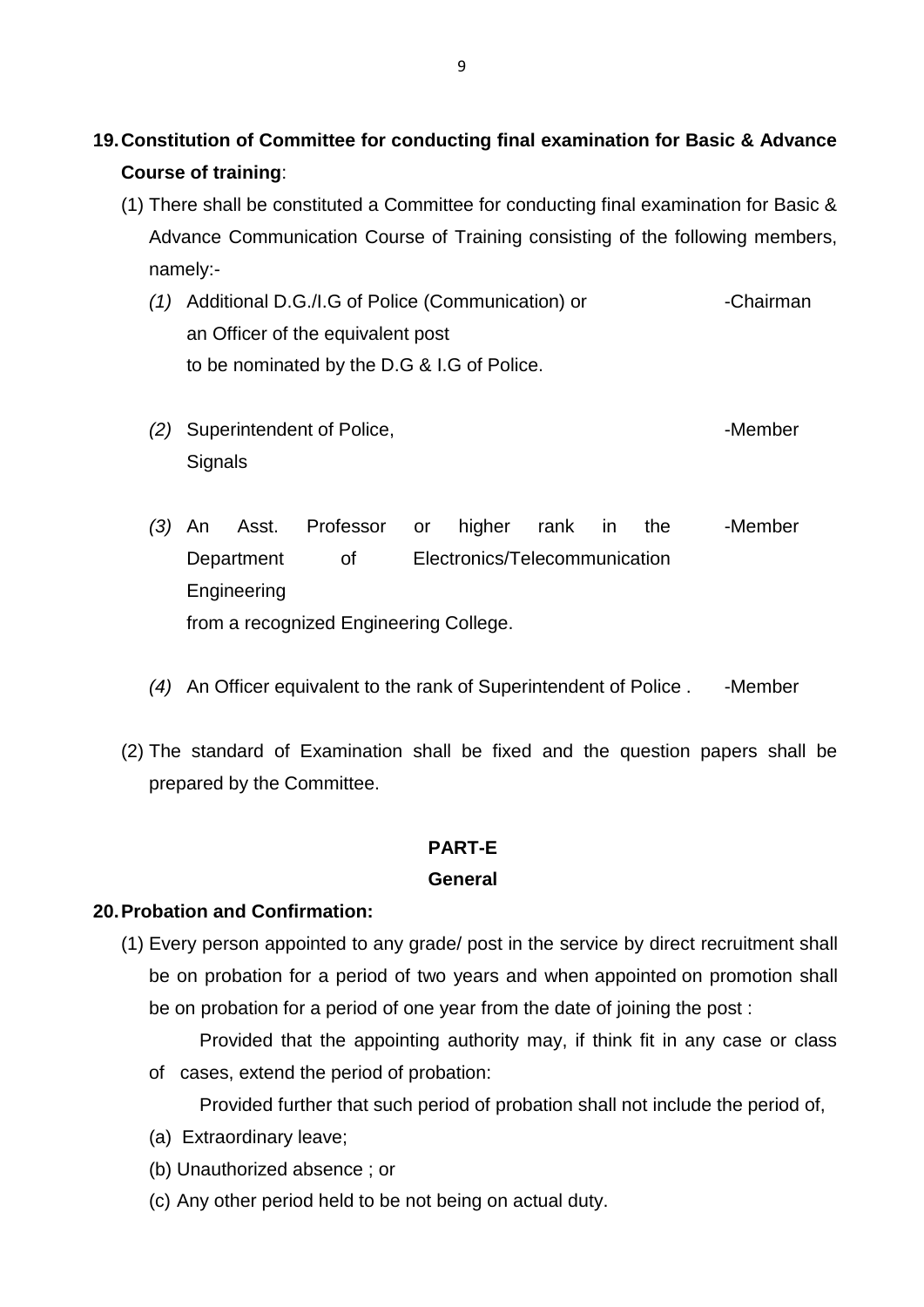- (2) The appointment of a probationer may for good and sufficient reasons to be recorded in writing, be terminated by Government at any time without previous notice during the period of probation including extension of such period, if any, and consequently the direct recruit shall be deemed to be removed from service and in case of promotee the employee shall deem to be reverted to his/ her former cadre/ post.
- (3) A probationer after completing the period of probation to the satisfaction of Government shall be eligible for confirmation subject to the availability of substantive vacancy in the service.

Explanation.- Where provision of passing of Departmental Examination Training etc. is mandatory during the period of probation, confirmation shall be subject to passing of Departmental Examination, Training, etc.

#### **21.***Inter se* **Seniority:**

- (1) The *inter se* seniority of the direct recruit Assistant Sub-Inspector (Communication) shall be determined in accordance with aggregate marks obtained by each probationer with the weightage of 1:2 of the marks awarded by the Board and the training centre.
- (2) The *inter se* seniority of the promotees from the rank of Constable (Communication) to the post of Assistant Sub-Inspector (Communication), shall be determined as per the position assigned in the select list prepared by the Selection Board under Appendix-B.
- (3) The relative seniority of direct recruit Assistant Sub-Inspector (Communication) of a particular year shall be fixed below the promoted Assistant Sub-Inspector (Communication) of that year.
- (4) The *inter se* seniority in the rank of Inspector (Communication) and Sub-Inspector (Communication) shall be determined as per the position assigned in the select list prepared by the Board under Appendix-B.
- (5) The selection list of persons appointed to different posts in the service shall be maintained in the Odisha Police Signals Headquarters and shall be published from time to time.

#### **22.Other Conditions of Service**:

The conditions of service of the members of the service with regard to matters not covered by these Orders shall be the same as applicable under the relevant rules issued from time to time.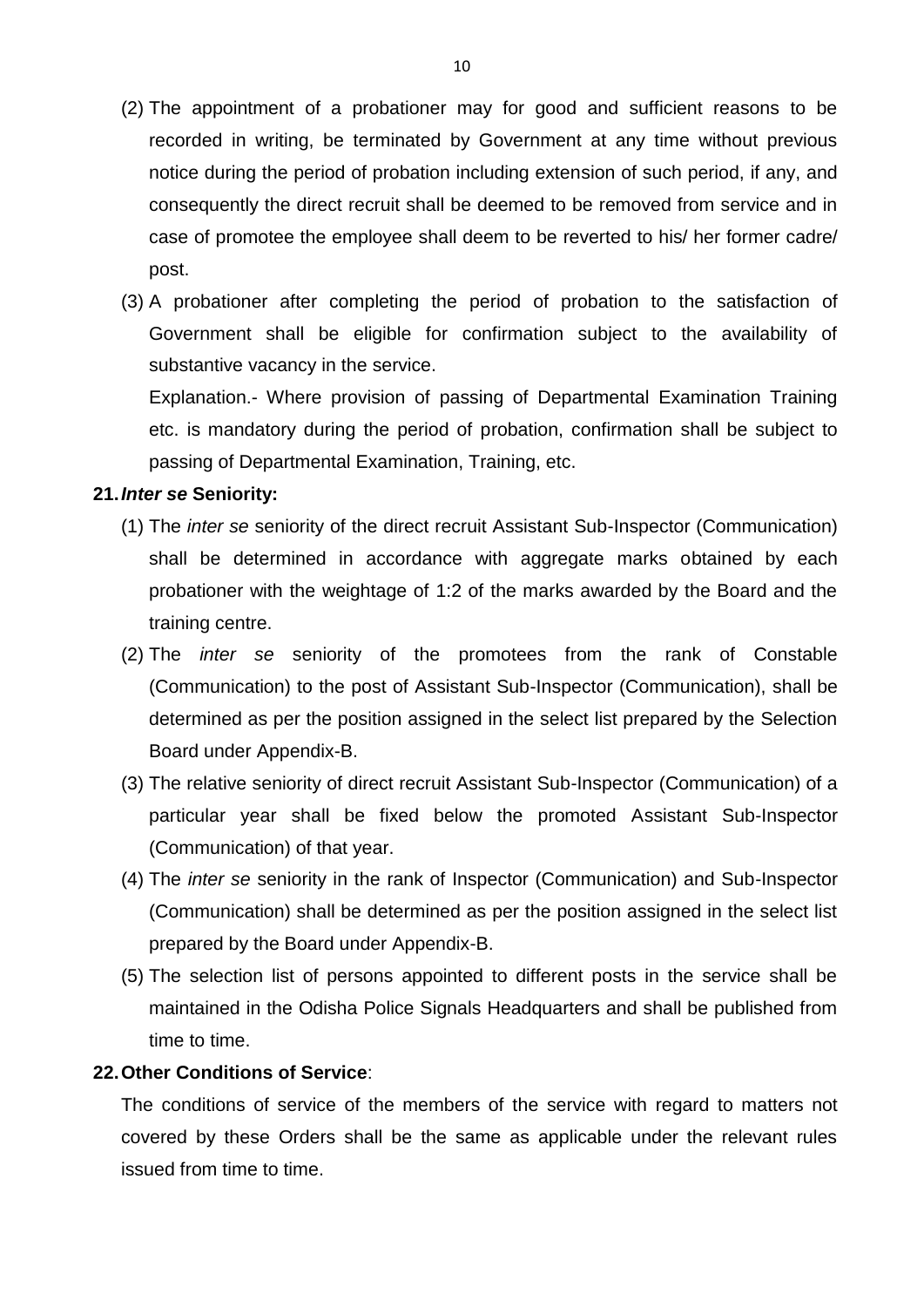#### **23.Relaxation**

When it is considered by the Government that it is necessary or expedient so to do in the public interest, it may, by order, for reasons to be recorded in writing; relax any provision of these rules in respect of any class or category of the employees.

#### **24.Interpretation:**

If any question arises relating to the interpretation of these rules, the decision of the State Government shall be final.

# **Appendix-A Scheme of Examination (vide Order-8)**

**1. Written Examination:** The written Examination shall consist of three papers. Each Paper will have 100 questions carrying 1 mark each.

Questions will be of objective type with multiple choices of answers to be answered in OMR sheet/ OCR sheet or other objective modern method of assessment in vogue at relevant point of time. The Recruitment Board may conduct the examination through CBRT (Computer Based Recruitment Test). There will be negative marking @ 0.25 marks for each wrong answer.

| <b>Subject</b>                  | <b>Maximum Marks</b> | <b>Time</b>       |
|---------------------------------|----------------------|-------------------|
| General English & Odia          | 100                  | <b>90 Minutes</b> |
| Language                        |                      |                   |
| (Qualifying in Nature)          |                      |                   |
| Quantitative<br><b>Aptitude</b> | 100                  | <b>90 Minutes</b> |
| and Reasoning Test              |                      |                   |
| <b>Computer Test</b>            | 100                  | <b>90 Minutes</b> |

There shall be one paper in General English and Odia Language which will be Qualifying in nature. The candidates have to secure at least 50% marks for qualifying. From the candidates who qualify in the Paper (i) General English & Odia Language and based on the merit in the Written Examination in Paper (ii) Quantitative Aptitude and Reasoning Test and Paper (iii) Computer Test, the candidates numbering 3 (Three) times of the vacancy shall be shortlisted to appear in the Computer Skill Test.

#### **Computer Skill:**

**Test (Practical) – 50 Marks -60 Minutes**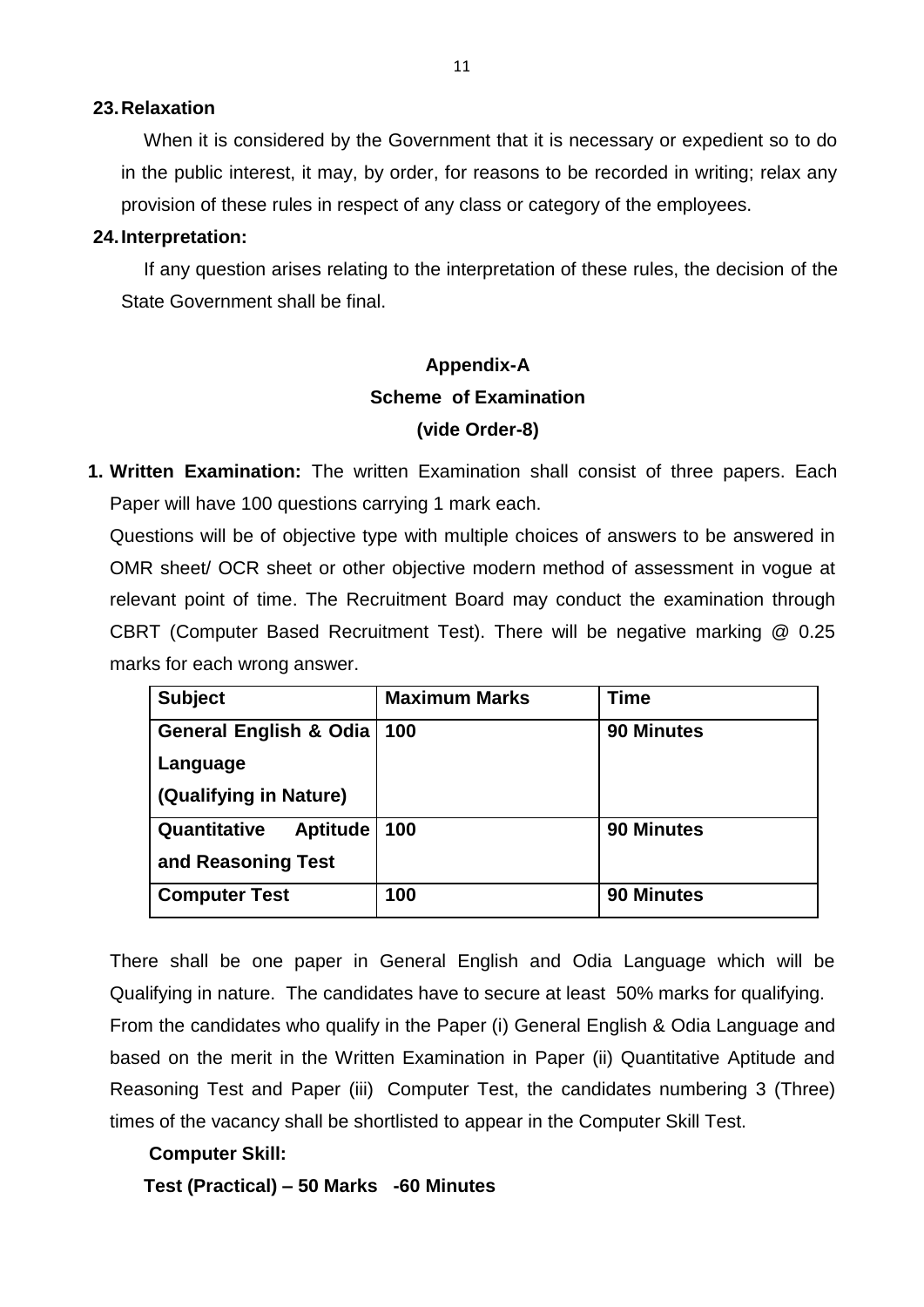## **2. Syllabus for the written examinations:**

#### **General English** (1)

The questions shall be of  $+ 2$  standard to test the following.

- i. Comprehension of a given passage
- ii. Grammar, Vocabulary & usage

### **(a) Odia Language**

- i. Comprehension of a given passage.
- ii. Grammar, Vocabulary and usage
- iii. Translation from English to Odia.

### (2) **Quantitative Aptitude and Reasoning Test:**

- (a) The nature and standard of questions will be of +2 Standard such that a candidate should be able to answer them. The question shall test quantitative aptitude and reasoning abilities of the candidate The questions shall be in English.
- (b) The paper will include questions covering the following fields of knowledge:
	- i. Mental ability and Test of Reasoning

It would include questions of both verbal and non-verbal reasoning type. This will include questions on patterns, analogies, similarities and differences, spatial visualization, spatial orientation, problem solving, judgement, decision making, visual memory, discrimination, observation, relationship concepts, arithmetical reasoning and figural classification, arithmetic number series, non-verbal series, coding and decoding, statement conclusion.

ii. Numerical ability and Arithmetic.

The questions will be designed to test the ability of appropriate use of numbers and number sense of the candidate. The questions will be on the computation of whole numbers, decimals and fractions and relationships between numbers. It will test sense of order among numbers, The questions would also be based on arithmetical concepts and relationship between numbers and not on complicated arithmetical computation (The standard of the questions will be of 10+2 level).

#### (3) **Computer Test (Written):**

The paper will include questions covering the following Subjects:-

- i. Fundamentals of Computers and information technology
- ii. MS Office package and other office packages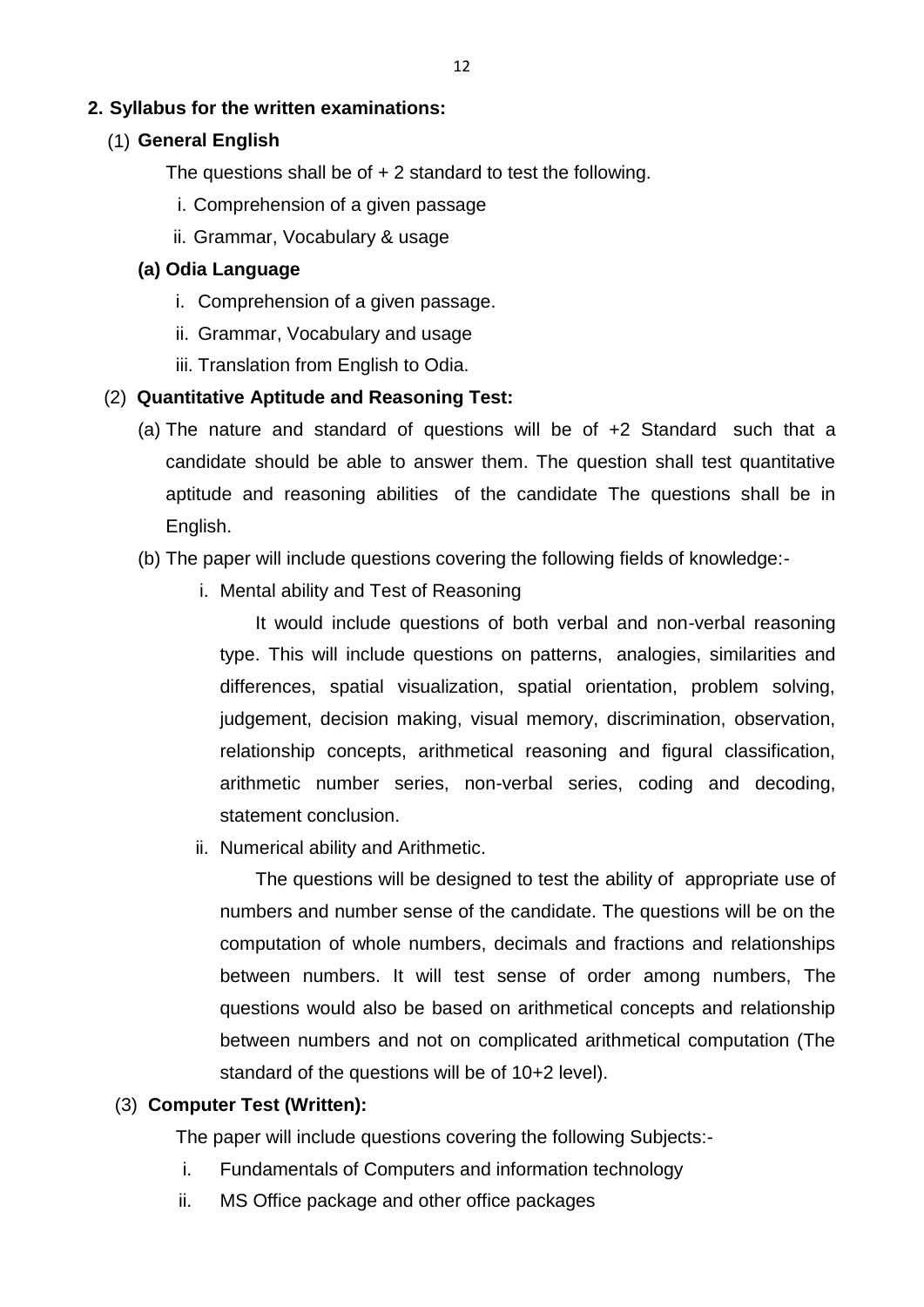- iii. MS Access
- iv. Operating Systems
- v. Programming and problem solving through "C" language
- vi. Data base management system
- vii. Systems analysis and Designing
- viii. E-Commerce and Internet
- ix. Visual Basic, . Net programming, html, Javascript
- x. Basics concepts of Physics and Electricity
- xi. Basic concepts of Electronics and telecommunication.

# (4) **Computer Skill Test (Practical)**

- (a) The minimum cut off in Computer Skill Test mark is 20. Candidates securing minimum 20 Marks in the Computer Skill Test will qualify in the Computer Skill Test.
- (b) The marks obtained in Computer Skill Test will be added with the marks obtained in written examination in Paper (ii) Quantitative Aptitude and Reasoning Test and Paper (iii) Computer Test in preparation of the common merit list.
- (c) The Computer Skill Test will test the practical Computer Skills in the following areas.
	- i. Windows Operating System
	- ii. Spreadsheet like MS Excel
	- iii. Power Point Presentation
	- iv. Internet Browsing, HTML, Java script
	- v. e-Mail
	- vi. Network basics
	- vii. Database like MS Access etc
	- viii.Programming in 'C' language

# (5) **Physical Efficiency Test:- Qualifying**

- (a) For men of all categories:
	- Running 1.6 Kms in 8 minutes
- (b) For women of all categories: Running 1.6 Kms in 12 minutes

# (6) **Marks for NCC Certificates:**

- i. NCC 'A' Certificate 1 Mark
- ii. NCC 'B' Certificate 2 Marks
- iii. NCC 'C Certificate 3 Marks